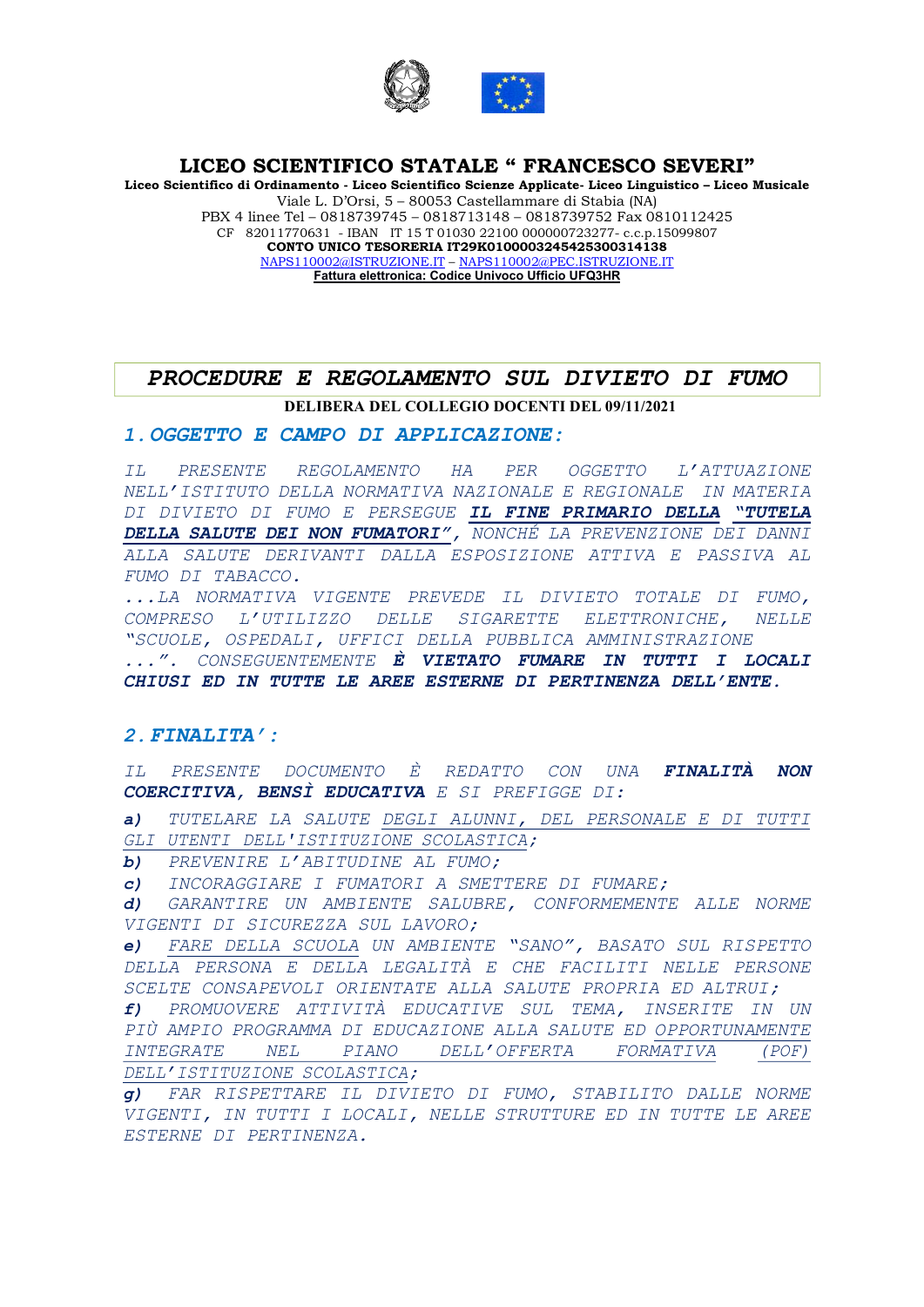

Liceo Scientifico di Ordinamento - Liceo Scientifico Scienze Applicate- Liceo Linguistico – Liceo Musicale Viale L. D'Orsi, 5 – 80053 Castellammare di Stabia (NA) PBX 4 linee Tel – 0818739745 – 0818713148 – 0818739752 Fax 0810112425 CF 82011770631 - IBAN IT 15 T 01030 22100 000000723277- c.c.p.15099807 CONTO UNICO TESORERIA IT29K0100003245425300314138 NAPS110002@ISTRUZIONE.IT – NAPS110002@PEC.ISTRUZIONE.IT Fattura elettronica: Codice Univoco Ufficio UFQ3HR

# CON IL D.Lgs.6/2016, ENTRANO IN VIGORE LE NUOVE NORME CHE RECEPISCONO LA DIRETTIVA 2014/40/UE DEL PARLAMENTO EUROPEO E INTRODUCE NORME PIÙ SEVERE PER I FUMATORI DI SIGARETTE.

 TRA LE MISURE, VARATE CON L'OBIETTIVO DI DETERMINARE UNA STRETTA SUL FUMO E, SOPRATTUTTO, DI DISSUADERE I GIOVANI DA QUESTAABITUDINE A RISCHIO, VI È QUELLA CHE PREVEDE L'INTRODUZIONE DI IMMAGINI CHOC:

SIGARETTE, TABACCO DA ARROTOLARE E TABACCO PER PIPA AD ACQUA RECANO OGGI NUOVE "AVVERTENZE COMBINATE" RELATIVE ALLA SALUTE COMPOSTE DA TESTO, FOTOGRAFIE ED IMMAGINI FORTI E INFORMAZIONI PER DISSUADERE I CONSUMATORI.

 SULLE CONFEZIONI SONO VIETATI TUTTI GLI ELEMENTI PROMOZIONALI ED È 'VIETATA LA PUBBLICITÀ DI LIQUIDI O RICARICHE PER SIGARETTE ELETTRONICHE CONTENENTI NICOTINA ARRIVA ANCHE LO STOP AL FUMO IN AUTO CON MINORI E DONNE INCINTE.

 TRA GLI ALTRI DIVIETI INTRODOTTI, MA NON PREVISTI DALLA DIRETTIVA, QUELLO DI VENDITA AI MINORI DI SIGARETTE ELETTRONICHE CON PRESENZA DI NICOTINA E IL DIVIETO DI FUMO NELLE PERTINENZE ESTERNE DEGLI OSPEDALI, OLTRE ALL'INASPRIMENTO DELLE SANZIONI PER LA VENDITA AI MINORI FINO ALLA REVOCA DELLA LICENZA.

# 3.MODALITÀ ORGANIZZATIVE PER L'APPLICAZIONE DEL DIVIETO DI FUMO A SCUOLA.

IL DIRIGENTE SCOLASTICO, IN ATTUAZIONE DELLA NORMATIVA:

 EMANA LA DISPOSIZIONE CHE STABILISCE IL DIVIETO DI FUMO IN TUTTI I LOCALI DELL'ISTITUZIONE SCOLASTICA E NELLE RELATIVE PERTINENZE ESTERNE;

 DISPONE L'INSTALLAZIONE IN TUTTI I LOCALI DELL'ISTITUTO DELLA SEGNALETICA RIGUARDANTE IL DIVIETO DI FUMO, CON LA SCRITTA "VIETATO FUMARE", INTEGRATA DALLE INDICAZIONI DELLA RELATIVA PRESCRIZIONE DI LEGGE, DELLE SANZIONI APPLICABILI AI CONTRAVVENTORI E DEI SOGGETTI CUI SPETTA VIGILARE SULL'OSSERVANZA DEL DIVIETO E CUI COMPETE ACCERTARE LE INFRAZIONI. .

NON ESISTE UN VINCOLO AL FORMATO, FATTA SALVA UNA BUONA LEGGIBILITÀ DA LONTANO.

 INDIVIDUA, CON ATTO FORMALE, I FUNZIONARI INCARICATI DI VIGILARE E CONTESTARE LE INFRAZIONI AL DIVIETO DI FUMARE. . LA LEGGE NON PREVEDE UN NUMERO MINIMO O MASSIMO, PERTANTO DOVREBBE VALERE IL CRITERIO DI RAGIONEVOLEZZA: . UN NUMERO ADEGUATO A COPRIRE LE VARIE SEDI (TENENDO CONTO DELL'ARTICOLAZIONE SU PIÙ PIANI DELL'EDIFICIO), I VARI ORARI E LE PROBABILITÀ DI ASSENZA/FERIE, CON UN MINIMO, QUINDI, DI ALMENO 2 PERSONE PER PIANO.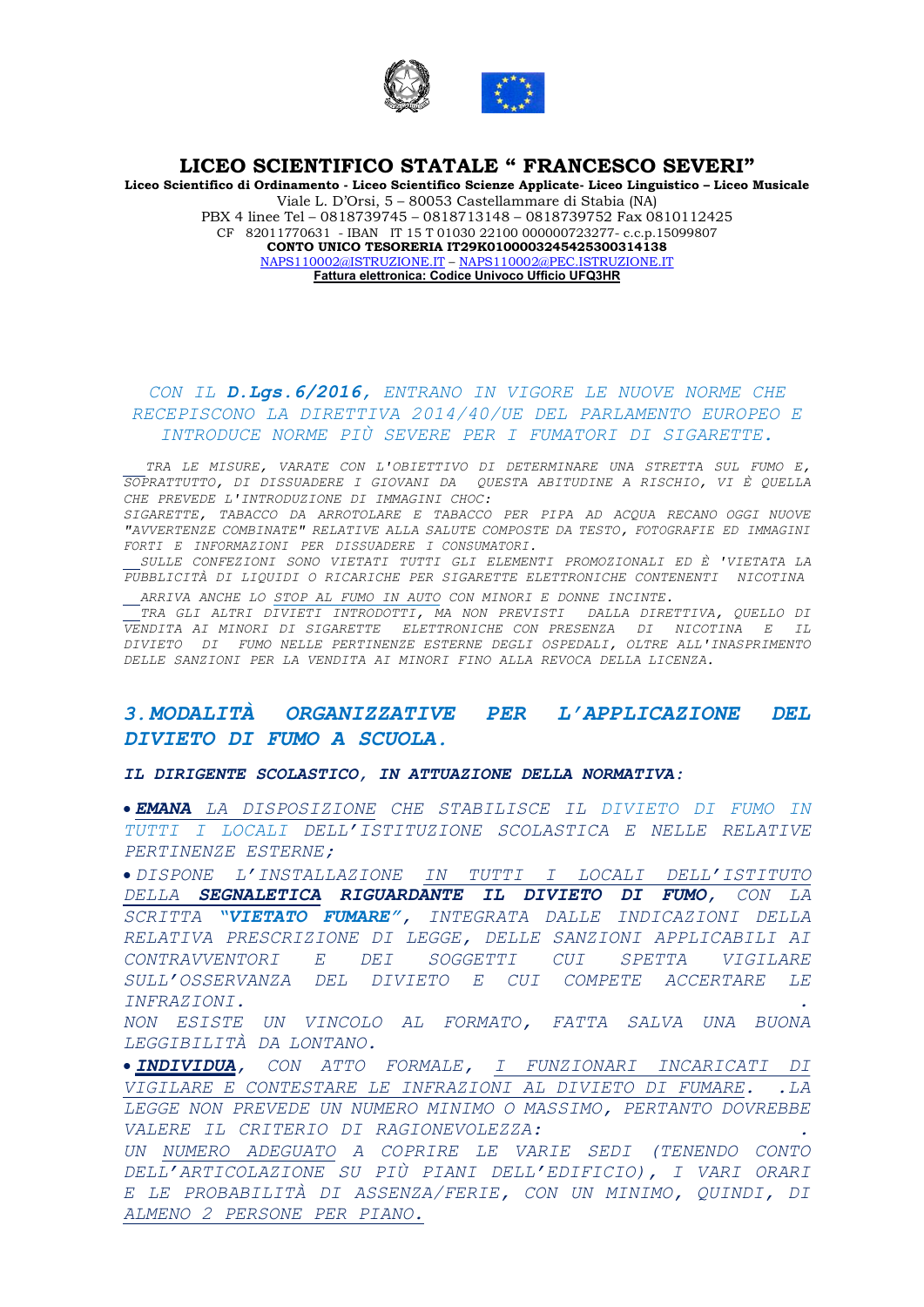

Liceo Scientifico di Ordinamento - Liceo Scientifico Scienze Applicate- Liceo Linguistico – Liceo Musicale Viale L. D'Orsi, 5 – 80053 Castellammare di Stabia (NA) PBX 4 linee Tel – 0818739745 – 0818713148 – 0818739752 Fax 0810112425 CF 82011770631 - IBAN IT 15 T 01030 22100 000000723277- c.c.p.15099807 CONTO UNICO TESORERIA IT29K0100003245425300314138 NAPS110002@ISTRUZIONE.IT – NAPS110002@PEC.ISTRUZIONE.IT Fattura elettronica: Codice Univoco Ufficio UFQ3HR

. NELLA SCELTA E' QUINDI OPPORTUNO INDIVIDUARE IL PERSONALE PRESENTE PIÙ REGOLARMENTE, CONSIDERANDO LA DELICATEZZA DELLA FUNZIONE CHE HA POTERI DA PUBBLICO UFFICIALE, LA NECESSITÀ DI INTERPRETARE LA LEGGE, DI COMPILARE CORRETTAMENTE I VERBALI  $\text{ECC.}$ 

.L'ELENCO DEGLI INCARICATI DOVRÀ ESSERE ALLEGATO AL DOCUMENTO SULLA VALUTAZIONE DEI RISCHI. .

.IN MANCANZA DI TALE ATTO DI NOMINA, IL DATORE DI LAVORO RISULTERÀ DIRETTAMENTE RESPONSABILE IN PRIMA PERSONA DELLE PROCEDURE DI VIGILANZA, ACCERTAMENTO E CONTESTAZIONE DELLE INFRAZIONI.

#### CONSEGNA AGLI INCARICATI:

. LA LETTERA DI ACCREDITAMENTO

- . I MODULI PER LA VERBALIZZAZIONE DELLE TRASGRESSIONI AL DIVIETO
- . IL BOLLETTINO DI C.C. POSTALE PER IL VERSAMENTO, DA ACCLUDERE AL VERBALE

L'ACCERTAMENTO DELLE VIOLAZIONI, PER QUANTO RIGUARDA IL PUBBLICO, GLI UTENTI E GLI AMMINISTRATORI, È AFFIDATA AL CORPO DI POLIZIA MUNICIPALE.

# 4.SOGGETTI PREPOSTI AL CONTROLLO DELL'APPLICAZIONE DEL DIVIETO DI FUMO ED ALLA IRROGAZIONE DELLESANZIONI.

#### COMPITI DEGLI INCARICATI PREPOSTI AL CONTROLLO DELL'APPLICAZIONE DEL DIVIETO.

GLI INCARICATI DEL PRESENTE REGOLAMENTO DEVONO VIGILARE SULL'OSSERVANZA DEL DIVIETO, PROCEDERE ALLA CONTESTAZIONE DELLE INFRAZIONI E VERBALIZZARLE.

..A TAL FINE VENGONO DOTATI DI APPOSITI MODULI DI CONTESTAZIONE, DA REDIGERE IN TRIPLICE COPIA, E DEI BOLLETTINI DI C/C POSTALE RECANTI, DA CONSEGNARE AL TRASGRESSORE PER L'EFFETTUAZIONE DEL PAGAMENTO DELLA SANZIONE ELEVATA.

..PRESUPPOSTO DELL'ACCERTATA VIOLAZIONE È UNA CORRETTA APPOSIZIONE DEI CARTELLI INFORMATIVI (ALL.A), DA COLLOCARSI IN POSIZIONE BEN VISIBILE NEI LOCALI.

..GLI INCARICATI, IN CASO DI TRASGRESSIONE, PROCEDERANNO, AI SENSI DELL'ART.13 DELLA L.N.689/1981, A COMPILARE IL MODULO DI CONTESTAZIONE, PREVIA NUMERAZIONE PROGRESSIVA ED APPOSIZIONE DEL TIMBRO DELLA STRUTTURA, E A DARNE COPIA AL TRASGRESSORE,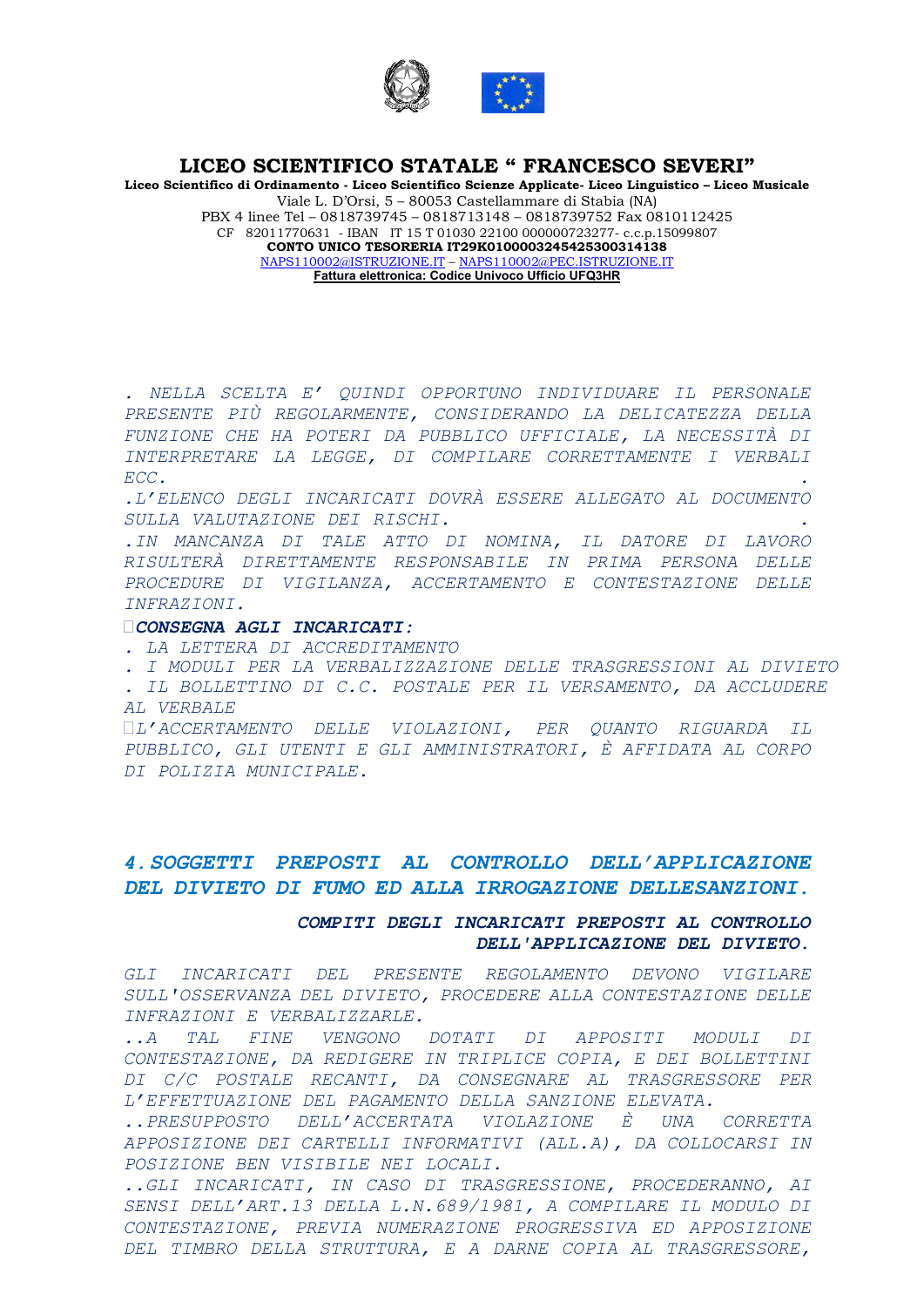

Liceo Scientifico di Ordinamento - Liceo Scientifico Scienze Applicate- Liceo Linguistico – Liceo Musicale Viale L. D'Orsi, 5 – 80053 Castellammare di Stabia (NA) PBX 4 linee Tel – 0818739745 – 0818713148 – 0818739752 Fax 0810112425 CF 82011770631 - IBAN IT 15 T 01030 22100 000000723277- c.c.p.15099807 CONTO UNICO TESORERIA IT29K0100003245425300314138 NAPS110002@ISTRUZIONE.IT – NAPS110002@PEC.ISTRUZIONE.IT Fattura elettronica: Codice Univoco Ufficio UFQ3HR

UNITAMENTE AL BOLLETTINO DI C/C POSTALE DI CUI AL COM.1 DEL PRESENTE ARTICOLO, CHE DOVRÀ RIPORTARE LA SEGUENTE CAUSALE: "VIOLAZIONE AL DIVIETO DI FUMO", NONCHÉ LA PRECISAZIONE DEL NUMERO E DELLA DATA DEL VERBALE EDELL'ORGANO VERBALIZZANTE. SARÀ CURA DEL TRASGRESSORE COMUNICARE ALSERVIZIO DI POLIZIA MUNICIPALE L'AVVENUTO PAGAMENTO DELLA SANZIONE.

..IN PRESENZA DI EVENTUALI DIFFICOLTÀ NELL'APPLICAZIONE DELLE NORME ANTIFUMO, GLI INCARICATI POSSONO CHIEDERE LA COLLABORAZIONE DELLA POLIZIA MUNICIPALE.

..IN ALCUN MODO L'INCARICATO PREPOSTO AD ACCERTARE LA VIOLAZIONE E A VERBALIZZARLA POTRÀ RICEVERE DIRETTAMENTE IL PAGAMENTO DELLA SANZIONE DAL TRASGRESSORE.

 I RESPONSABILI PREPOSTI AL CONTROLLO DELL'APPLICAZIONE DEL DIVIETO DI FUMO VENGONO INDIVIDUATI NELLE PERSONE DEL DIRIGENTE STESSO, DEI COLLABORATORI, DEL DSGA, DEI DOCENTI E TUTTE LE UNITÀ DEL PERSONALE ATA NEL LORO ORARIO DI SERVIZIO E VIGILANZA, E SONO INDICATI SUGLI APPOSITI CARTELLI DI DIVIETO DI FUMO.

..TALI SOGGETTI IRROGANO LA SANZIONE SUGLI APPOSITI MODELLI CON LA CONTROFIRMA DEL DIRIGENTE SCOLASTICO, O DEI COLLABORATORI, O DEL DSGA.

..TUTTO IL PERSONALE SCOLASTICO IN SERVIZIO PRESSO L'ISTITUTO HA IL DOVERE DELL'APPLICAZIONE DEL DIVIETO E SI INTENDE NOMINATO CON L'ASSUNZIONE IN SERVIZIO.

IN VIRTÙ DEL PRESENTE REGOLAMENTO E DELLA CONSEGUENTE NOMINA A TUTTO IL PERSONALE, SARÀ COMPITO DEI PREPOSTI:

 VIGILARE SULLA CORRETTA APPOSIZIONE DEI CARTELLI INFORMATIVI, DA COLLOCARSI IN POSIZIONE BEN VISIBILE IN TUTTI I LUOGHI OVE VIGE IL DIVIETO;

 VIGILARE SULL'OSSERVANZA DEL DIVIETO, ACCERTARE LE INFRAZIONI, CONTESTARE IMMEDIATAMENTE AL TRASGRESSORE LA VIOLAZIONE, VERBALIZZANDOLA CON L'APPOSITA MODULISTICA;

 NOTIFICARE, TRAMITE GLI UFFICI AMMINISTRATIVI, LA TRASGRESSIONE ALLE FAMIGLIE DEI MINORENNI SORPRESI A FUMARE ED AI TRASGRESSORI, COMUNQUE IDENTIFICATI, CHE HANNO RIFIUTATO LA NOTIFICA.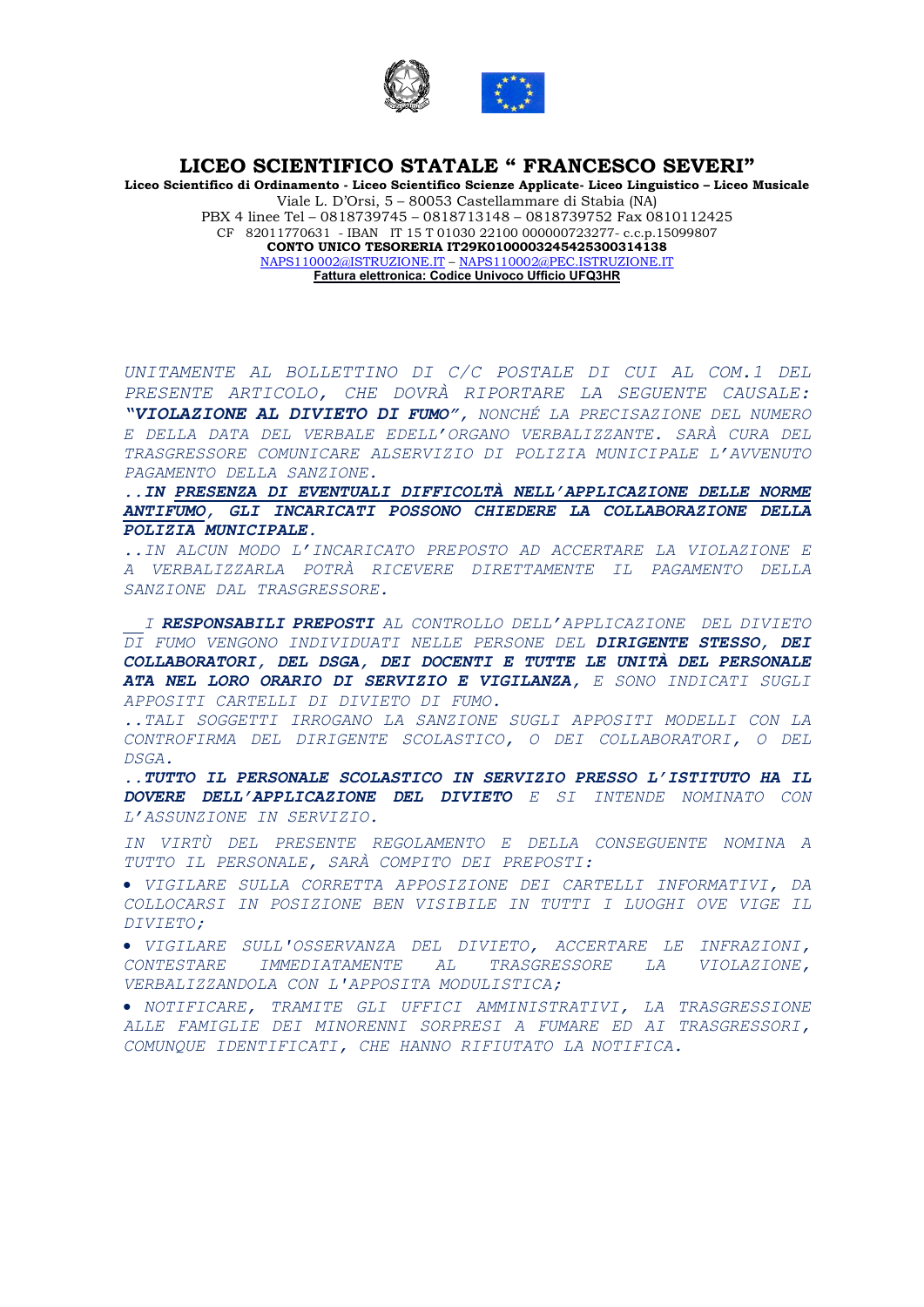

Liceo Scientifico di Ordinamento - Liceo Scientifico Scienze Applicate- Liceo Linguistico – Liceo Musicale Viale L. D'Orsi, 5 – 80053 Castellammare di Stabia (NA) PBX 4 linee Tel – 0818739745 – 0818713148 – 0818739752 Fax 0810112425 CF 82011770631 - IBAN IT 15 T 01030 22100 000000723277- c.c.p.15099807 CONTO UNICO TESORERIA IT29K0100003245425300314138 NAPS110002@ISTRUZIONE.IT – NAPS110002@PEC.ISTRUZIONE.IT Fattura elettronica: Codice Univoco Ufficio UFQ3HR

#### 5.SANZIONI.

LE MISURE SANZIONATORIE APPLICABILI SONO QUELLE PREVISTE DALL'ART. 7-LEGGE.N.584/1975 E SUCCESSIVE MODIFICAZIONI, AUMENTATE NELLA MISURA PREVISTA DALLA LEGGE N.311/2004 "LEGGE FINANZIARIA 2005" (ART.1 COMMA 190/191) OVVERO:

 PER I TRASGRESSORI AL DIVIETO DI FUMO SI APPLICANO LE SEGUENTI SANZIONI AMMINISTRATIVE (L. 584/1975 ART.7): DA € 27.50  $A \in 275,00$  in caso di violazione del divieto di Fumare, IN PARTICOLARE .

1.  $\epsilon$  27,50 PER VIOLAZIONE IN AREA APERTA

2. € 55,00 PER VIOLAZIONE IN AREA CHIUSA E SCALE DI EMERGENZA

..TALI IMPORTI VERRANNO AUMENTATI DI DUE VOLTE, TRE VOLTE ECC. FINO AL MASSIMO IN CASO DI RECIDIVA.

..LA MISURA DELLA SANZIONE È RADDOPPIATA (ED AMMONTA QUINDI DA UN MINIMO DI  $\epsilon$  55,00 ad un massimo di  $\epsilon$  550,00) QUALORA LA VIOLAZIONE SIA COMMESSA IN PRESENZA DI UNA DONNA IN EVIDENTE STATO DI GRAVIDANZA O IN PRESENZA DI LATTANTI O BAMBINI FINO A DODICI ANNI DI ETÀ.

 PER I SOGGETTI INCARICATI DELL'OBBLIGO DI CURARE L'OSSERVANZA DEL DIVIETO E IRROGARE LE SANZIONI PER L'INFRAZIONE, QUALORA NON OTTEMPERINO TALE OBBLIGO: . DA  $\in$  220,00 A  $\in$  2.200,00; IN PARTICOLARE A PARTIRE DALL'IMPORTO MINIMO, TALE IMPORTO VERRÀ AUMENTATO DI DUE VOLTE, TRE VOLTE ECC. FINO AL MASSIMO IN CASO DI RECIDIVA.

..I DIPENDENTI DELLA SCUOLA CHE NON OSSERVINO IL DIVIETO NEI LUOGHI DOVE È VIETATO FUMARE, IN AGGIUNTA ALLE SANZIONI PECUNIARIE PREVISTE, POSSONO ESSERE SOTTOPOSTI A PROCEDIMENTO DISCIPLINARE.

#### 6.PAGAMENTO CONTRAVVENZIONI.

POLIZIA, CARABINIERI, DPL ED ALTRI ENTI STATALI PREVEDONO CHE IL PAGAMENTO DELLA SANZIONE AMMINISTRATIVA, DA PARTE DEL TRASGRESSORE, POSSA ESSERE EFFETTUATO:

A. IN BANCA O PRESSO GLI UFFICI POSTALI UTILIZZANDO IL MODELLO F23 CODICE TRIBUTO 131T E INDICANDO LA CAUSALE DEL VERSAMENTO (INFRAZIONE AL DIVIETO DI FUMO):

B. VERBALE N.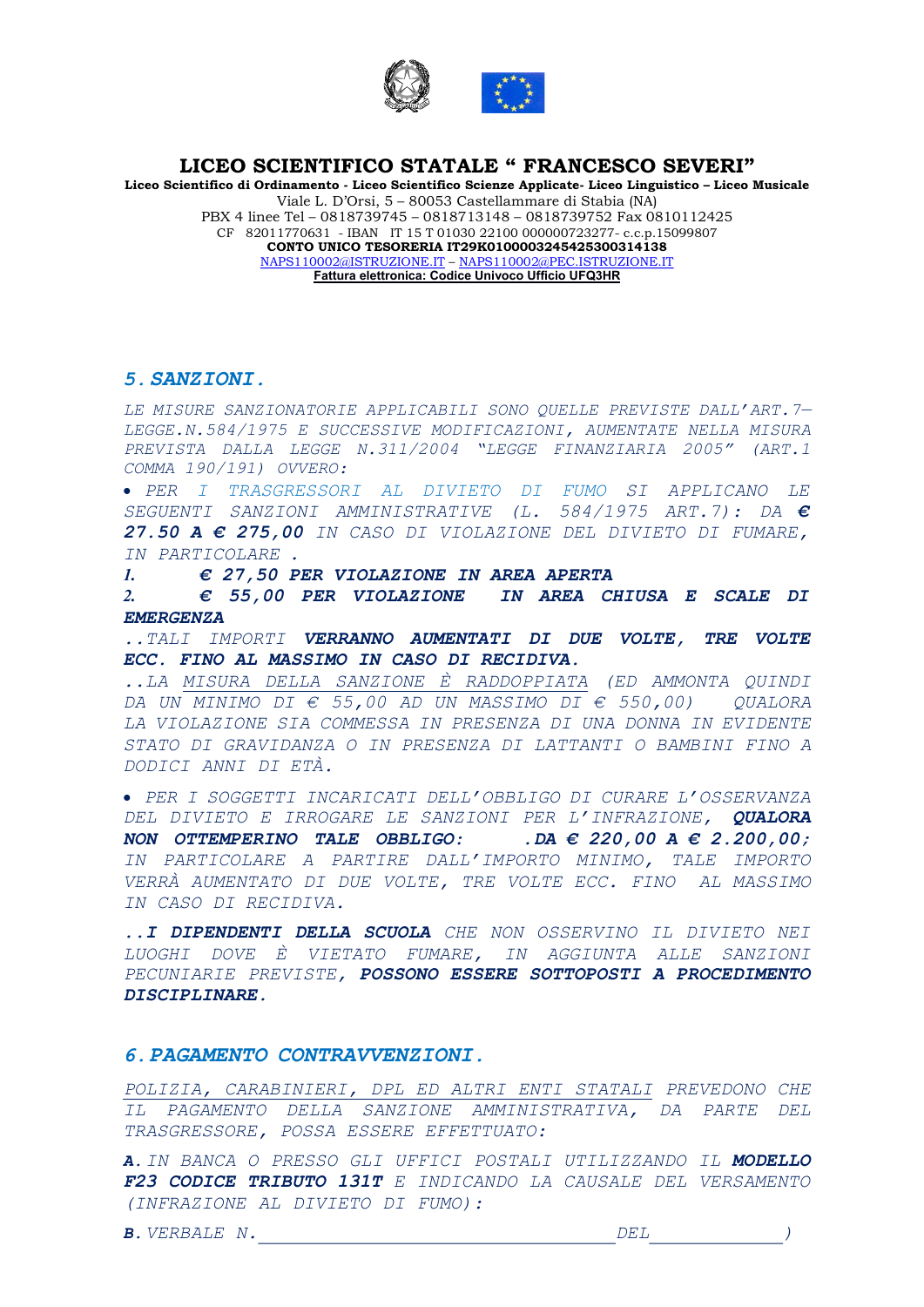

Liceo Scientifico di Ordinamento - Liceo Scientifico Scienze Applicate- Liceo Linguistico – Liceo Musicale Viale L. D'Orsi, 5 – 80053 Castellammare di Stabia (NA) PBX 4 linee Tel – 0818739745 – 0818713148 – 0818739752 Fax 0810112425 CF 82011770631 - IBAN IT 15 T 01030 22100 000000723277- c.c.p.15099807 CONTO UNICO TESORERIA IT29K0100003245425300314138 NAPS110002@ISTRUZIONE.IT – NAPS110002@PEC.ISTRUZIONE.IT Fattura elettronica: Codice Univoco Ufficio UFQ3HR

C1.DIRETTAMENTE PRESSO LA TESORERIA PROVINCIALE COMPETENTE PER TERRITORIO;

C2.PRESSO GLI UFFICI POSTALI TRAMITE BOLLETTINO DI CONTO CORRENTE POSTALE INTESTATO ALLA TESORERIA PROVINCIALE COMPETENTE PER TERRITORIO, INDICANDO LA CAUSALE DEL VERSAMENTO.

..L'INTERESSATO DOVRÀ FAR PERVENIRE, ENTRO 60 GIORNI, CON RACCOMANDATA A MANO O PER POSTA (RACCOMANDA A/R), LA RICEVUTA DELL'AVVENUTO PAGAMENTO ALLA SCUOLA, ONDE EVITARE L'INOLTRO DEL RAPPORTO AL PREFETTO TERRITORIALMENTE COMPETENTE.

# PROCEDURA DI ACCERTAMENTO:

LA VIOLAZIONE DEVE ESSERE CONTESTATA IMMEDIATAMENTE (CONSEGNA DI UNA COPIA DEL VERBALE); SE CIÒ NON È POSSIBILE VA NOTIFICATA ENTRO TRENTA GIORNI MEDIANTE RACCOMANDATA A/R A CURA DELLA SCUOLA.

IL VERBALE È SEMPRE IN DUPLICE COPIA: UNA PER IL TRASGRESSORE (CONSEGNATA O NOTIFICATA);

UNA PER LA SCUOLA;

..ENTRO TRENTA GIORNI DALLA CONTESTAZIONE O NOTIFICAZIONE L'INTERESSATO PUÒ FAR PERVENIRE ALL'AUTORITÀ COMPETENTE (PREFETTO DI MODENA) SCRITTI DIFENSIVI E PUÒ CHIEDERE DI ESSERE SENTITO DALLA MEDESIMA AUTORITÀ.

..I GENITORI DI UNO STUDENTE MINORE DI 18 ANNI CHE COMMETTE L'ILLECITO (CULPA IN EDUCANDO) DOVRANNO FAR FRONTE ALLA SANZIONE AMMINISTRATIVA IRROGATA.

..LO STUDENTE MAGGIORENNE CHE COMPIE L'ILLECITO DOVRÀ FARSI CARICO DELLA SANZIONE.

..LA COMPILAZIONE DEL VERBALE VA PREVIAMENTE PRECEDUTA DALLA NUMERAZIONE PROGRESSIVA E DALLA PERSONALIZZAZIONE CON IL TIMBRO DELLA STRUTTURA.

..AI SENSI DELLA NORMATIVA VIGENTE, AL PERSONALE DIPENDENTE DELL'ENTE SCOLASTICO, È VIETATA LA RISCOSSIONE DIRETTA DELLA SANZIONE AMMINISTRATIVA.

IN ORDINE DI TEMPO, GLI INCARICATI:

 CONTESTANO AL TRASGRESSORE CHE HA VIOLATO LA NORMATIVA ANTIFUMO E GLI PROVANO DI ESSERE GLI ADDETTI INCARICATI A STILARE IL VERBALE PER VIOLAZIONE. A SUPPORTO MOSTRANO AL TRASGRESSORE LA LETTERA DI ACCREDITAMENTO ED EVENTUALMENTE IL DOCUMENTO DI IDENTITÀ.

 RICHIEDONO AL TRASGRESSORE – SE NON LO CONOSCONO PERSONALMENTE – UN DOCUMENTO VALIDO DI IDENTITÀ PER PRENDERE NOTA DELLE ESATTE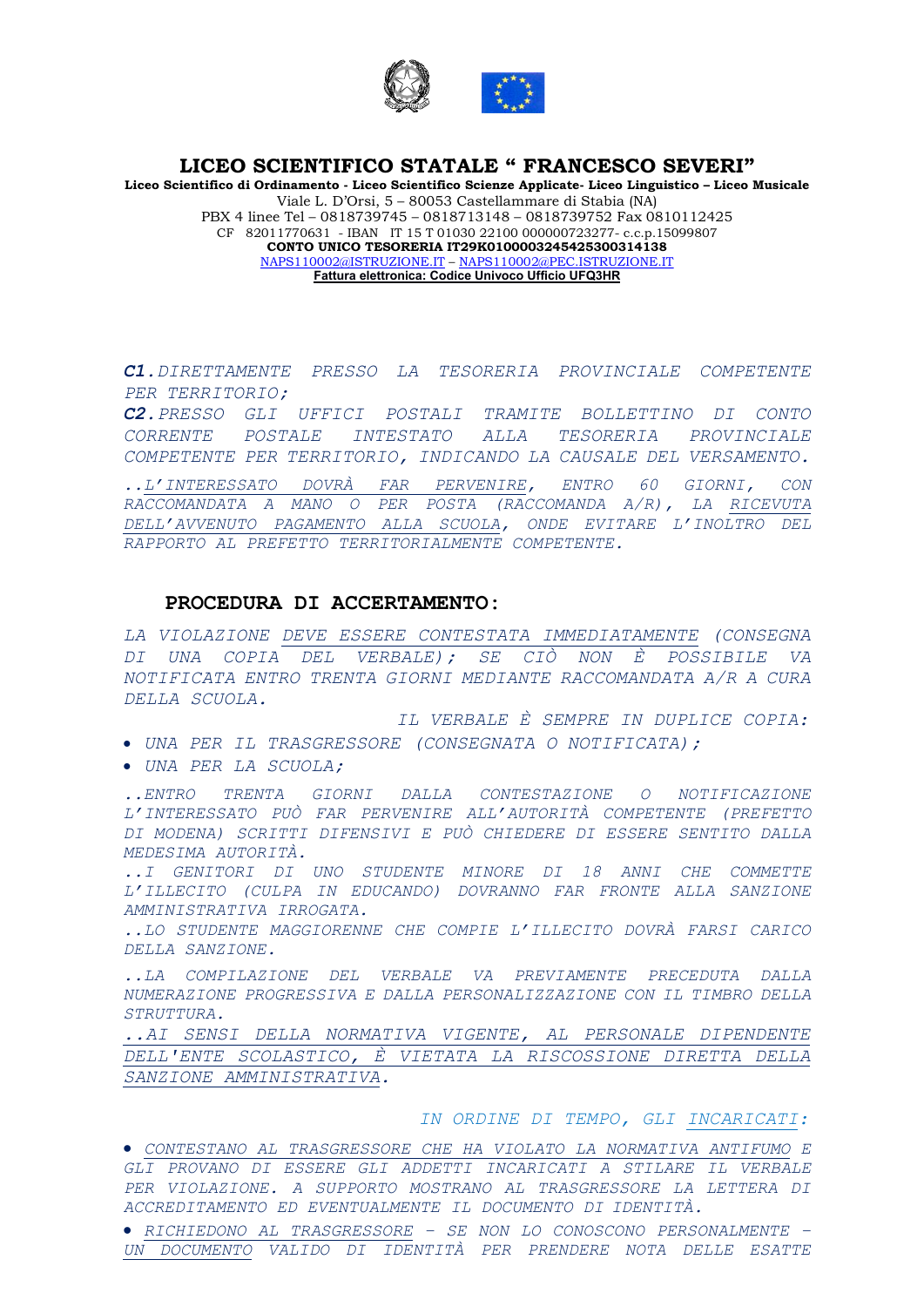

Liceo Scientifico di Ordinamento - Liceo Scientifico Scienze Applicate- Liceo Linguistico – Liceo Musicale Viale L. D'Orsi, 5 – 80053 Castellammare di Stabia (NA) PBX 4 linee Tel – 0818739745 – 0818713148 – 0818739752 Fax 0810112425 CF 82011770631 - IBAN IT 15 T 01030 22100 000000723277- c.c.p.15099807 CONTO UNICO TESORERIA IT29K0100003245425300314138 NAPS110002@ISTRUZIONE.IT – NAPS110002@PEC.ISTRUZIONE.IT Fattura elettronica: Codice Univoco Ufficio UFQ3HR

GENERALITÀ E INDIRIZZO, DA TRASCRIVERE A VERBALE.

 IN CASO DI RIFIUTO A FORNIRE LE GENERALITÀ O DI ALLONTANAMENTO, DEVONO CERCARE DI IDENTIFICARLO TRAMITE EVENTUALI TESTIMONI. . QUALORA VI RIESCANO, SUL VERBALE APPONGONO LA NOTA: "IL TRASGRESSORE, A CUI È STATA CONTESTATA LA VIOLAZIONE DELLA LEGGE E CHE È STATO INVITATO A FORNIRE LE GENERALITÀ, NON LE HA FORNITE E SI È ALLONTANATO RIFIUTANDO DI RICEVERE IL VERBALE". POI PROVVEDONO ALLA SPEDIZIONE DEL VERBALE E DEL MODULO PER IL PAGAMENTO AL DOMICILIO DEL TRASGRESSORE TRAMITE RACCOMANDATA RR, IL CUI IMPORTO GLI SARÀ ADDEBITATO AGGIUNGENDOLO ALLA SANZIONE DA PAGARE.

 QUALORA IL TRASGRESSORE SIA CONOSCIUTO (DIPENDENTE O ALUNNO) E SI RIFIUTI DI FIRMARE E RICEVERE IL VERBALE, INSERISCONO L'ANNOTAZIONE: "È STATO RICHIESTO AL TRASGRESSORE SE VOLEVA FAR TRASCRIVERE NEL VERBALE PROPRIE CONTRODEDUZIONI E DI FIRMARE, MA SIÈ RIFIUTATO SIA DI METTERE PROPRIE OSSERVAZIONI SIA DI RICEVERE IL VERBALE". . POI PROCEDONO ALLA SPEDIZIONE SECONDOLE MODALITÀ ILLUSTRATE AL PUNTO PRECEDENTE.

IL CONTRAVVENTORE HA FACOLTÀ DI AGGIUNGERE A VERBALE UNA DICHIARAZIONE, CHE VA RIPORTATA FEDELMENTE.

IL TRASGRESSORE DEVE FIRMARE PER CONOSCENZA IL VERBALE,

SOPRATTUTTO SE CI SONO SUE DICHIARAZIONI A VERBALE. IN CASO DI

RIFIUTO A FARLO, IN LUOGO DELLA FIRMA SI SCRIVE LA NOTA: "INVITATO

A FIRMARE,SI È RIFIUTATO DI FARLO".

GLI UFFICI AMMINISTRATIVI, IN CASO DI IMPOSSIBILITÀ DI CONTESTAZIONE IMMEDIATA (MANCATA FIRMA DEL VERBALE DA PARTE DEL TRASGRESSORE O DI TRASGRESSORE MINORENNE) PROVVEDONO ALLA NOTIFICA DEL VERBALE, A MEZZO POSTA CON RACCOMANDATA R.R., ENTRO 90 GIORNI DALLA CONSTATAZIONE. IN TUTTI I CASI, TRASCORSO IL TERMINE DI 60 GIORNI DALLA CONTESTAZIONE O DAL RICEVIMENTO DELLA NOTIFICA, SENZA CHE SIA AVVENUTO IL PAGAMENTO, PRESENTANO RAPPORTO AL PREFETTO TERRITORIALMENTE COMPETENTE, CON LA PROVA DELLE ESEGUITE CONTESTAZIONI O NOTIFICAZIONI, PER I SUCCESSIVI ADEMPIMENTI.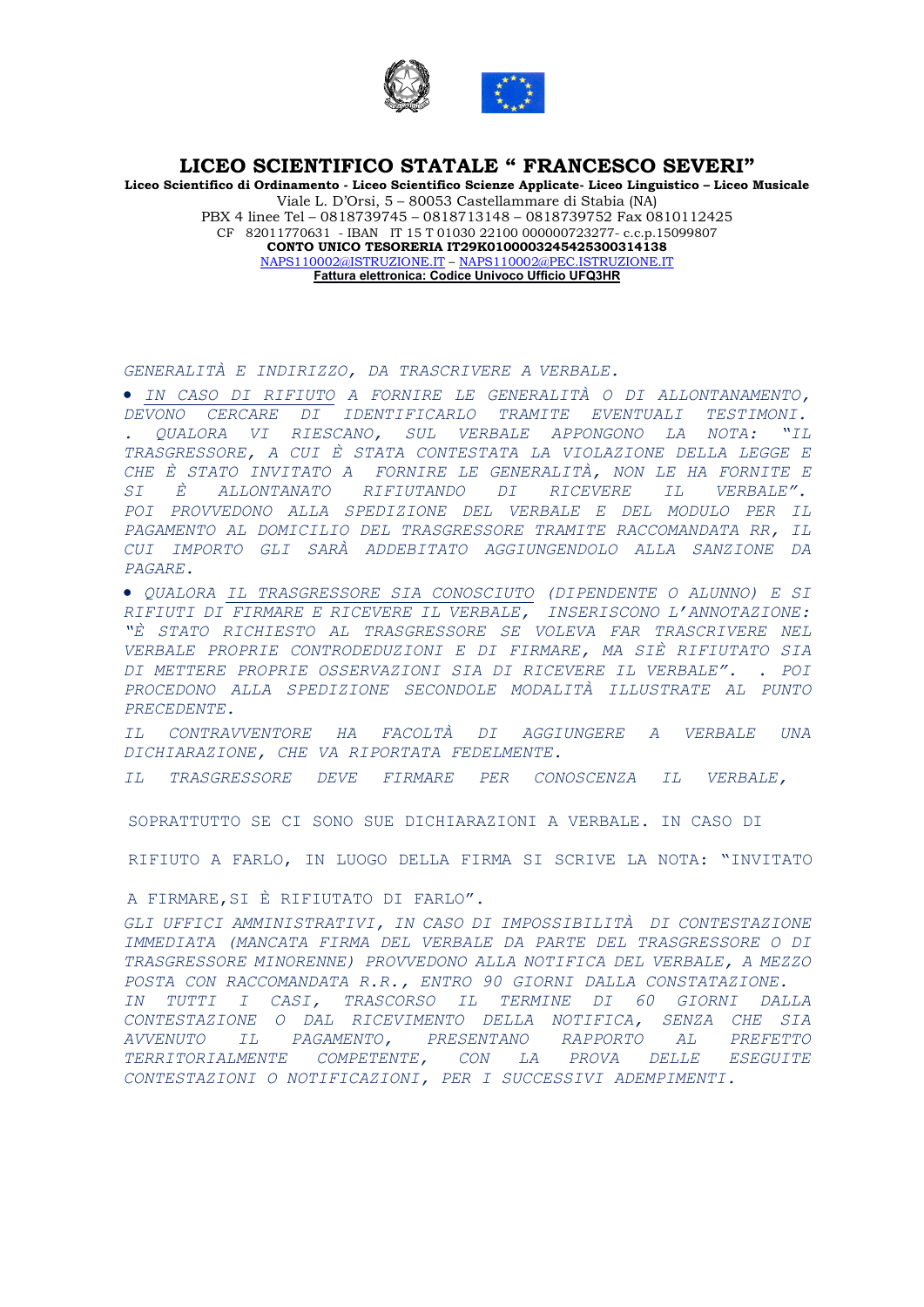

Liceo Scientifico di Ordinamento - Liceo Scientifico Scienze Applicate- Liceo Linguistico – Liceo Musicale Viale L. D'Orsi, 5 – 80053 Castellammare di Stabia (NA) PBX 4 linee Tel – 0818739745 – 0818713148 – 0818739752 Fax 0810112425 CF 82011770631 - IBAN IT 15 T 01030 22100 000000723277- c.c.p.15099807 CONTO UNICO TESORERIA IT29K0100003245425300314138 NAPS110002@ISTRUZIONE.IT – NAPS110002@PEC.ISTRUZIONE.IT Fattura elettronica: Codice Univoco Ufficio UFQ3HR

#### RICORSI

IL DESTINATARIO DEL VERBALE DI CONTESTAZIONE, OLTRE ALLA FACOLTÀ DI FAR INSERIRE SULLO STESSO VERBALE EVENTUALI OSSERVAZIONI, AI SENSI DELL'ART. 18 DELLA LEGGE N. 689/91, PUÒ FARE PERVENIRE AL PREFETTO, ENTRO 30 GIORNI DALLA DATA DI CONTESTAZIONE O NOTIFICAZIONE DELLA VIOLAZIONE, SCRITTI DIFENSIVI E DOCUMENTI E PUÒ CHIEDERE DI ESSERE SENTITO DALLA MEDESIMA AUTORITÀ.

IL PREFETTO, SENTITI GLI INTERESSATI OVE QUESTI NE ABBIANO FATTO RICHIESTA ED ESAMINATI I DOCUMENTI INVIATI NONCHÉ GLI ARGOMENTI ESPOSTI:

 SE RITIENE FONDATO L'ACCERTAMENTO, DETERMINA – CON DECISIONE MOTIVATA – LA SOMMA DOVUTA PER LA VIOLAZIONE, IN MISURA NON INFERIORE AD 1/3 DEL MASSIMO EDITTALE, E NE INGIUNGE IL PAGAMENTO;

 SE RITIENE NON FONDATO L'ACCERTAMENTO, EMETTE ORDINANZA MOTIVATA DI ARCHIVIAZIONE DEGLI ATTI.

#### ALLEGATI:

- VERBALE DI CONTESTAZIONE DELLA VIOLAZIONE DEL DIVIETO DI FUMO.
- COMUNICAZIONE AL PREFETTO.
- DELEGA AL FUNZIONARIO ADDETTO ALLA VIGILANZA SULL'OSSERVANZA DELL'APPLICAZIONE DEL DIVIETO DI FUMARE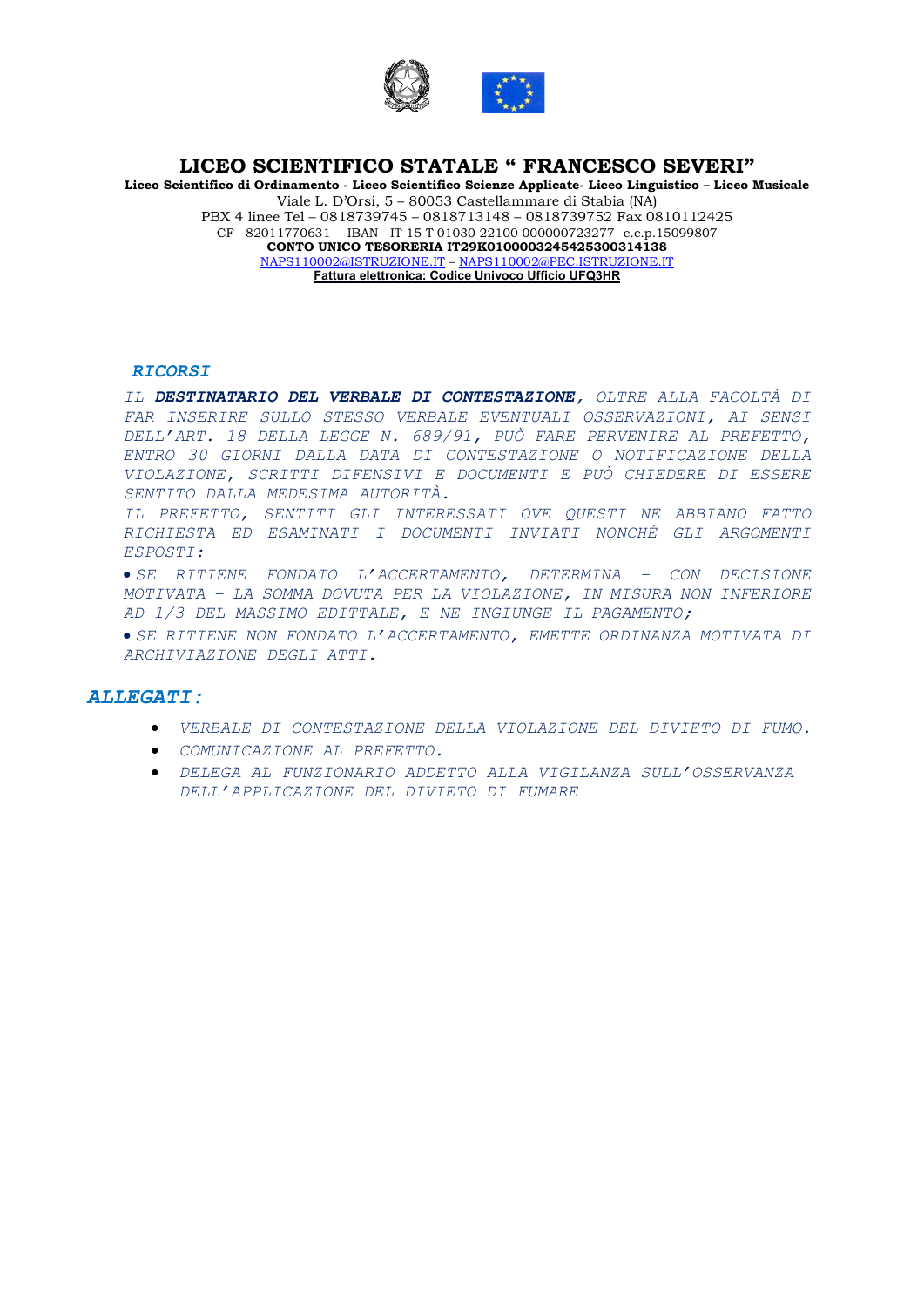

Liceo Scientifico di Ordinamento - Liceo Scientifico Scienze Applicate- Liceo Linguistico – Liceo Musicale Viale L. D'Orsi, 5 – 80053 Castellammare di Stabia (NA) PBX 4 linee Tel – 0818739745 – 0818713148 – 0818739752 Fax 0810112425 CF 82011770631 - IBAN IT 15 T 01030 22100 000000723277- c.c.p.15099807 CONTO UNICO TESORERIA IT29K0100003245425300314138 NAPS110002@ISTRUZIONE.IT – NAPS110002@PEC.ISTRUZIONE.IT Fattura elettronica: Codice Univoco Ufficio UFQ3HR

# VERBALE N. SEDE: DEL IL GIORNO ALLE ORE NEI LOCALI INTERNI O NELLE ZONE ESTERNE DI PERTINENZA IL SOTTOSCRITTO (DIRIGENTE/DSGA /ATA/DOCENTE) PREPOSTO ALL'ACCERTAMENTO E CONTESTAZIONI DELLE INFRAZIONI AL DIVIETO DI FUMO HA ACCERTATO CHE L'ALUNNO/DIPENDENTE/ALTRO  $NATO/A$  a  $I$ RESIDENTE A VIA HA VIOLATO LE DISPOSIZIONI DELLA L.11.11.1975/N.584 E L.16.01.2003/N.3 INTEGRATO DALL'ART.4 L.08.11.2013/N.128. VERBALE DI ACCERTAMENTO PER INFRAZIONE DEL DIVIETO DI FUMO (L.584/1975 - ART.51 L.3/2003 - ART.4 D.L.104/13 VIOLAZIONE AMMINISTRATIVA L.689/1981)

DESCRIVERE IL TIPO E LE MODALITÀ DELL'INFRAZIONE.

L'INTERESSATO ALL'ATTO DELLA CONTESTAZIONE DICHIARA:

NEI LOCALI DELLA SCUOLA ERANO PRESENTI I CARTELLI PREVISTI DALLA NORMATIVA, NONCHÉ IL SERVIZIO DI VIGILANZA; INOLTRE LA SCUOLA REALIZZA INIZIATIVE DIDATTICHE DI INFORMAZIONE SUL FUMO E SUL TABAGISMO.

#### MODALITA' DI ESTINZIONE

PER LA VIOLAZIONE ACCERTATA È PREVISTA UNA SANZIONE DA 27,5 EURO A 275 EURO. TALE SANZIONE È RADDOPPIATA QUALORA LA VIOLAZIONE SIA COMMESSA IN PRESENZA DI UNA DONNA IN EVIDENTE STATO DI GRAVIDANZA O IN PRESENZA DI LATTANTI O BAMBINI FINO AI 12 ANNI DI ETÀ. ..AI SENSI DELL'ART.16 DELLA L.689/1981, È AMMESSO IL PAGAMENTO DELLA SOMMA, ENTRO IL TERMINE DI 60 GIORNI DALLA CONTESTAZIONE IMMEDIATA O, SE QUESTA NON VI È STATA, DALLA NOTIFICAZIONE DEGLI ESTREMI DELLA VIOLAZIONE.

| • IN OUANTO IN ZONA CHIUSA O SU SCALE DI EMERGENZA                                       |  | $ST$ $\Box$ $NO$ $\Box$                   |
|------------------------------------------------------------------------------------------|--|-------------------------------------------|
| • RADDOPPIATA POICHÉ LA VIOLAZIONE È STATA COMMESSA IN PRESENZA DI DONNA IN EVIDENTE     |  |                                           |
| STATO DI GRAVIDANZA O IN PRESENZA DI BAMBINI FINO AI 12 ANNI DI ETÀ. SI $\Box$ NO $\Box$ |  |                                           |
| • IN OUANTO RECIDIVA                                                                     |  | $ST \quad \Box \quad \quad NO \quad \Box$ |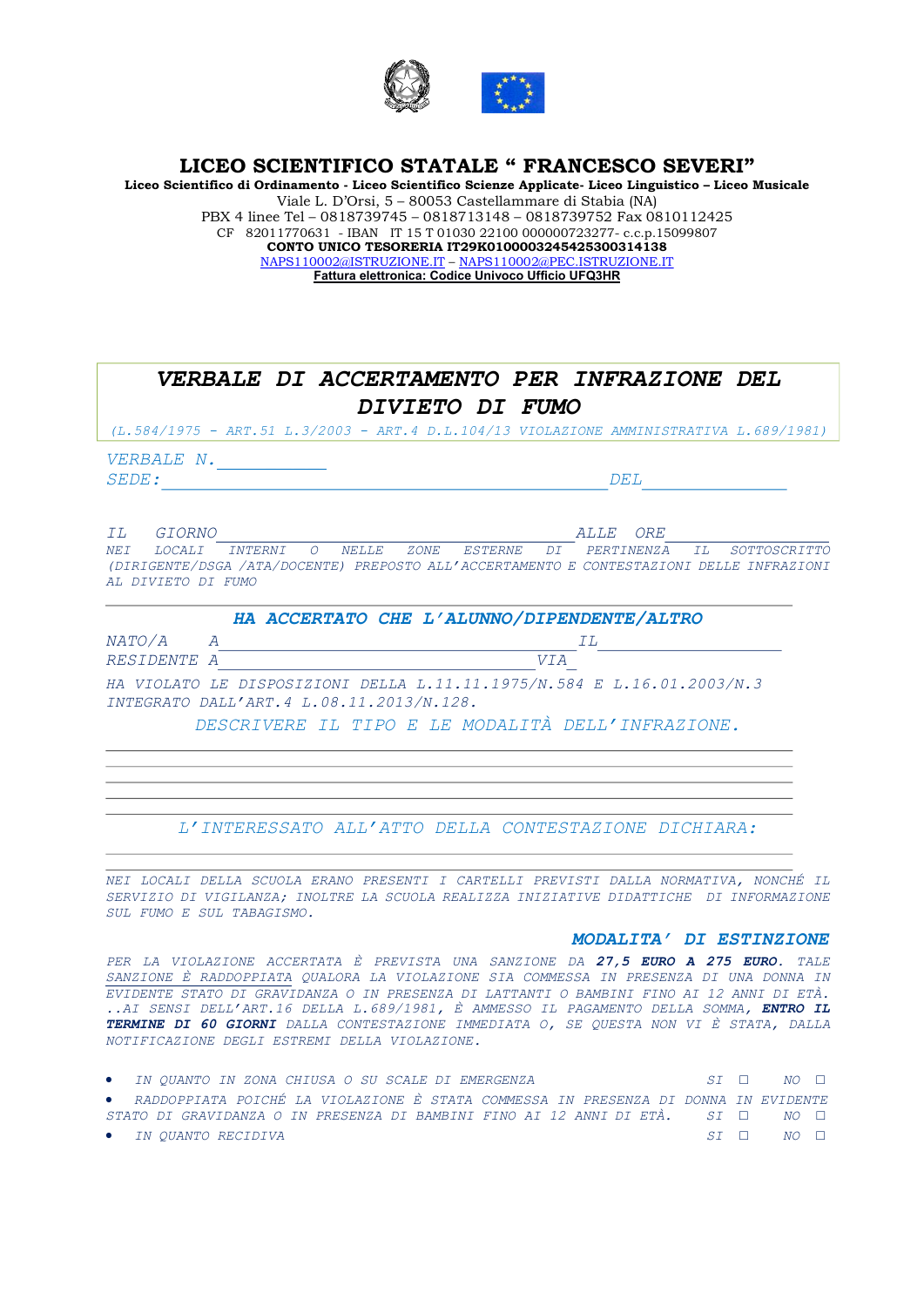

Liceo Scientifico di Ordinamento - Liceo Scientifico Scienze Applicate- Liceo Linguistico – Liceo Musicale Viale L. D'Orsi, 5 – 80053 Castellammare di Stabia (NA) PBX 4 linee Tel – 0818739745 – 0818713148 – 0818739752 Fax 0810112425 CF 82011770631 - IBAN IT 15 T 01030 22100 000000723277- c.c.p.15099807 CONTO UNICO TESORERIA IT29K0100003245425300314138 NAPS110002@ISTRUZIONE.IT – NAPS110002@PEC.ISTRUZIONE.IT Fattura elettronica: Codice Univoco Ufficio UFQ3HR

PERTANTO, PER LA VIOLAZIONE ACCERTATA POTRÀ VERSARE LA SOMMA DI:

A.IN BANCA O PRESSO GLI UFFICI POSTALI UTILIZZANDO IL MODELLO F23, CODICE TRIBUTO 131T E INDICANDO LA CAUSALE DEL VERSAMENTO (INFRAZIONE AL DIVIETO DI FUMO – ISA VENTURI DI MODENA VERBALE N. /SEDE: DEL ) B.DIRETTAMENTE PRESSO LA TESORERIA PROVINCIALE COMPETENTE PER TERRITORIO; C.PRESSO GLI UFFICI POSTALI TRAMITE BOLLETTINO DI CONTO CORRENTE POSTALE INTESTATO ALLA TESORERIA PROVINCIALE COMPETENTE PER TERRITORIO, INDICANDO LA CAUSALE DEL VERSAMENTO (COME SOPRA).

..DOPO IL PAGAMENTO È NECESSARIO PORTARE COPIA DELLA RICEVUTA DI PAGAMENTO IN SEGRETERIA DIDATTICA CON COPIA DEL PRESENTE VERBALE.

..TRASCORSI I SUDDETTI TERMINI SE IL TRASGRESSORE NON AVRÀ OTTEMPERATO ALLE PRESCRIZIONI IL DIRIGENTE TRASMETTERÀ UN RAPPORTO AL PREFETTO, QUALE AUTORITÀ COMPETENTE PER LE SUCCESSIVE INIZIATIVE.

..SI FA PRESENTE CHE PER L'ART. 18 DELLA L.689/1981 È FACOLTÀ DI COLUI AL QUALE È STATA CONTESTATA LA VIOLAZIONE, RICORRERE CONTRO LA STESSA, ENTRO 30 (TRENTA) GIORNI DALLA NOTIFICA, PRESENTANDO AL PREFETTO DI SCRITTI DIFENSIVI E CHIEDERE DI ESSERE SENTITO IN MERITO ALLA SANZIONE.

IL VERBALIZZANTE L'INTERESSATO IL DIRIGENTE/DELEGATO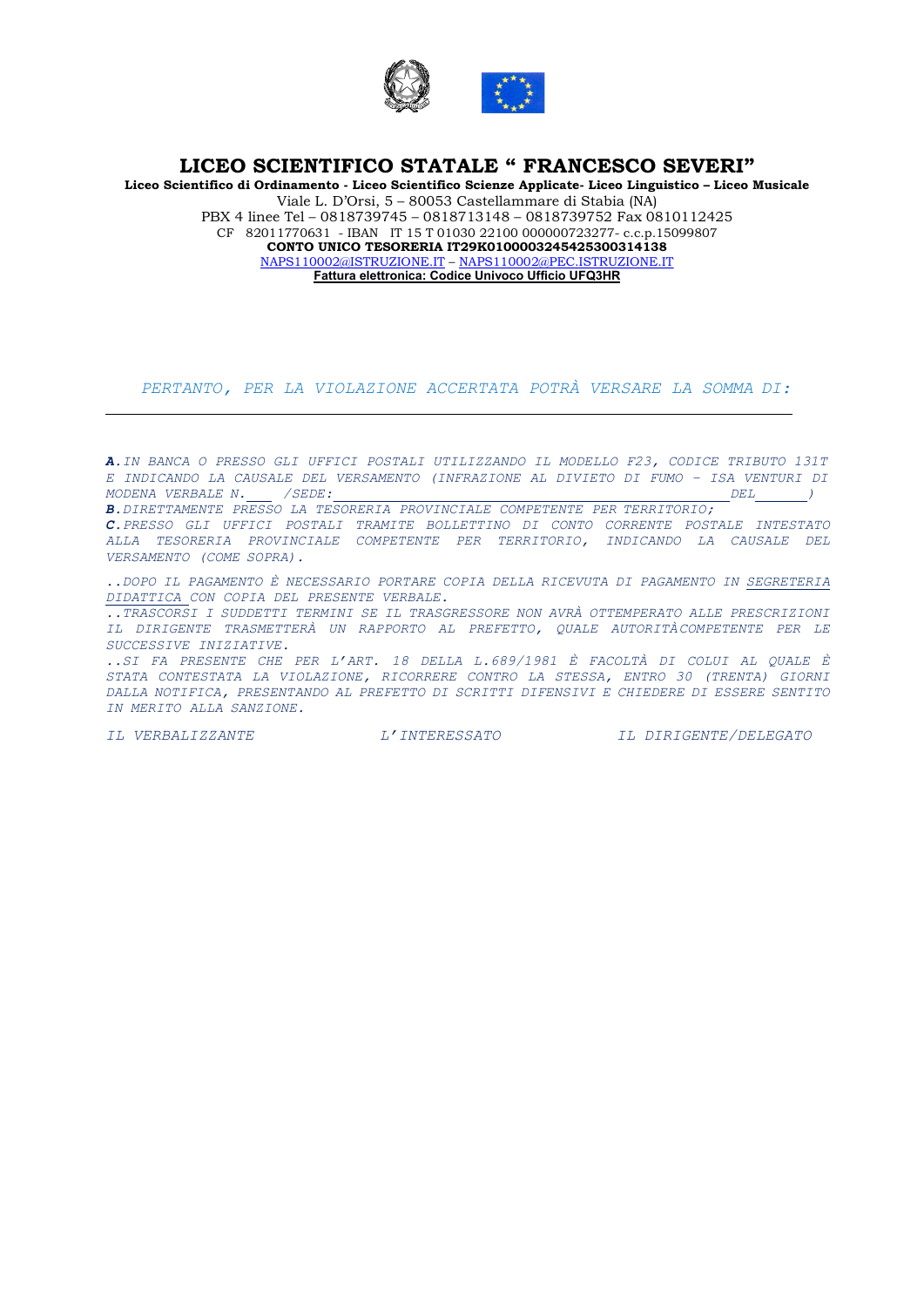

Liceo Scientifico di Ordinamento - Liceo Scientifico Scienze Applicate- Liceo Linguistico – Liceo Musicale Viale L. D'Orsi, 5 – 80053 Castellammare di Stabia (NA) PBX 4 linee Tel – 0818739745 – 0818713148 – 0818739752 Fax 0810112425 CF 82011770631 - IBAN IT 15 T 01030 22100 000000723277- c.c.p.15099807 CONTO UNICO TESORERIA IT29K0100003245425300314138 NAPS110002@ISTRUZIONE.IT – NAPS110002@PEC.ISTRUZIONE.IT Fattura elettronica: Codice Univoco Ufficio UFQ3HR

> COMUNICAZIONE AL PREFETTO AL SIG. PREFETTO DI

OGGETTO: RAPPORTO A CARICO DI

AI SENSI DELLA LEGGE 24/11/1981 N. 689 E DELL'ART.4 DELLA L.R.14.04.1983/N.11 , SI COMUNICA CHE AL NOMINATIVO IN OGGETTO È STATO REGOLARMENTE NOTIFICATO IL:

VERBALE N.

SEDE: DEL (VED.ALLEGATO)

ACCERTATA VIOLAZIONE DELLE NORME SUL DIVIETO DI FUMO (LEGGE 11.11.1975 N. 584 E LEGGE 16.01.2003/N.3 INTEGRATO DALL'ART.4\_LEGGE.08.11.2013/N.128), CON INVITO A DEFINIRE IL CONTESTO IN VIA AMMINISTRATIVA CON LE MODALITÀ NELLO STESSO SPECIFICATE.

A TUTT'OGGI, TRASCORSI I TERMINI DI LEGGE, L'INTERESSATONON HA ESIBITO L'ATTESTAZIONE DI PAGAMENTO DELLA SANZIONE.

..SI PROVVEDE PERTANTO A TRASMETTERE ALLA S.V. COPIA DEL PREDETTO VERBALE, COMPLETO DI PROVA DELLA ESEGUITA CONTESTAZIONE O NOTIFICAZIONE, PER I CONSEGUENTI ADEMPIMENTI PREVISTI DAL PUNTO 12 ACCORDO STATO REGIONI DEL 16.12.2004.

SI PREGA CORTESEMENTE DI VOLER COMUNICARE ALLO SCRIVENTE L'ESITO DELLA PROCEDURA AVVIATA.

DATA:

DISTINTI SALUTI IL DIRIGENTE SCOLASTICO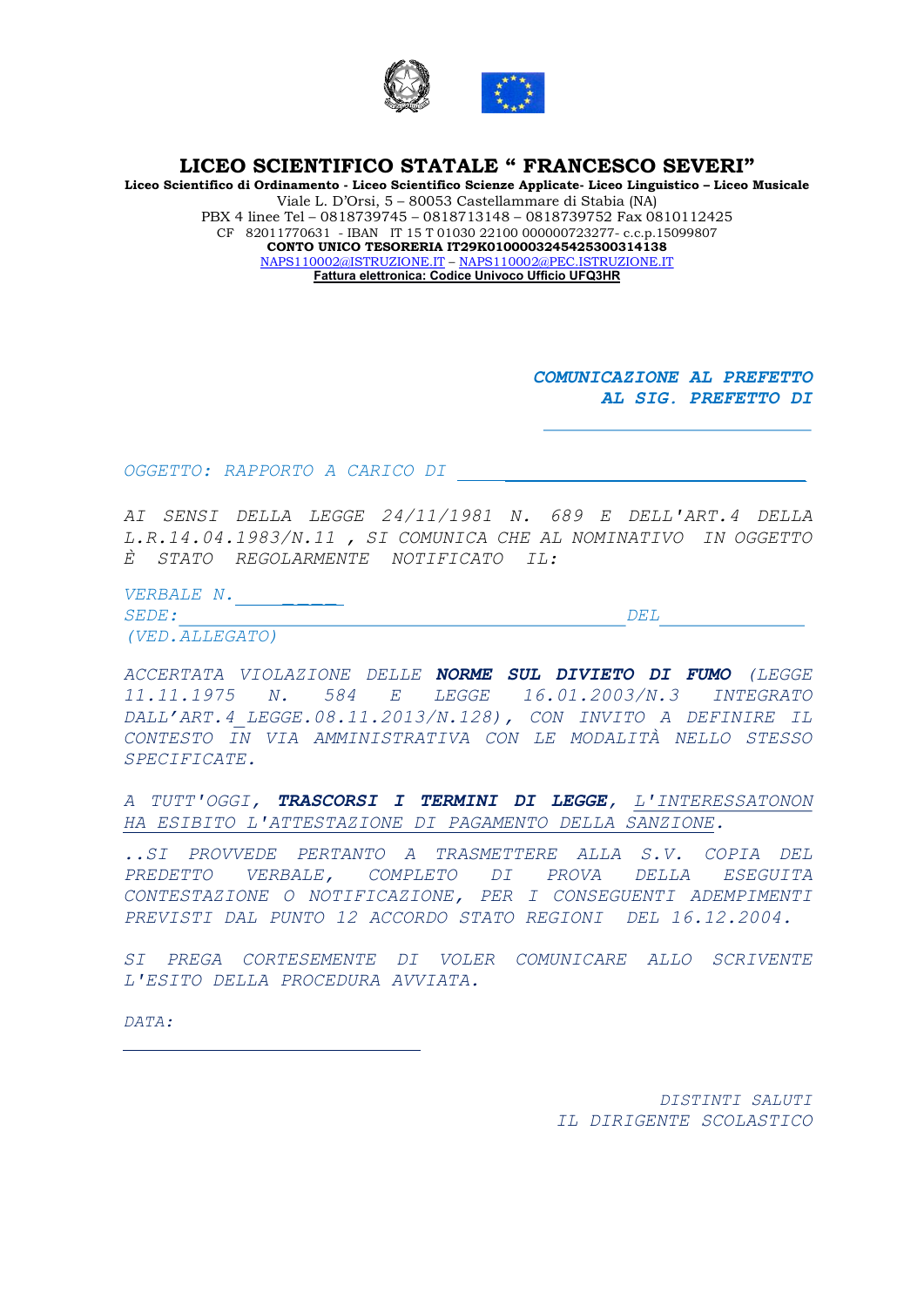

Liceo Scientifico di Ordinamento - Liceo Scientifico Scienze Applicate- Liceo Linguistico – Liceo Musicale Viale L. D'Orsi, 5 – 80053 Castellammare di Stabia (NA) PBX 4 linee Tel – 0818739745 – 0818713148 – 0818739752 Fax 0810112425 CF 82011770631 - IBAN IT 15 T 01030 22100 000000723277- c.c.p.15099807 CONTO UNICO TESORERIA IT29K0100003245425300314138 NAPS110002@ISTRUZIONE.IT – NAPS110002@PEC.ISTRUZIONE.IT Fattura elettronica: Codice Univoco Ufficio UFQ3HR

# DELEGA AL FUNZIONARIO ADDETTO ALLA VIGILANZA SULL'OSSERVANZA DELL'APPLICAZIONE DEL DIVIETO DI FUMARE

[EX ART. 51, L. 16 GENNAIO 2003, N. 3]

PROT. DEL

IL/LA SOTTOSCRITTO DOTT./DOTT.SSA.

# IN QUALITA' DI DIRIGENTE SCOLASTICO

AI SENSI DELLE PROCEDURE INDIVIDUATE AL PUNTO 2 DELL'ACCORDO DEFINITO DALLA CONFERENZA STATO- REGIONI DEL 16 DICEMBRE 2004, E DALL'ART. 51, LEGGE 3/2003, SULLA "TUTELA DELLA SALUTE DEI NON FUMATORI", DELEGA L'OPERATORE

AD ESERCITARE I COMPITI DI FUNZIONARIO ADDETTO ALLA VIGILANZA E CONTESTAZIONE SULL'OSSERVANZA DELL'APPLICAZIONE DEL DIVIETO DI FUMARE NELLA/E SEGUENTE/I LUOGHI: (ISTITUTO, PLESSO, AREA, PIANO, CORTILE ECC.)

TANTO ATTRAVERSO FORME DI CONTROLLO DA LEI ESERCITATE IN VIA DIRETTA QUANTO ATTRAVERSO SEGNALAZIONI A LEI PERVENUTE DA PARTE DI CHIUNQUE SIA INTERESSATO A FAR RISPETTARE IL PREDETTO DIVIETO NEI LOCALI E NEI LUOGHI SOTTOPOSTI ALLA SUA VIGILANZA.

IN VIRTÙ DELLA PRESENTE DELEGA, SARÀ SUO COMPITO:

•VIGILARE SULLA CORRETTA APPOSIZIONE DEI CARTELLI INFORMATIVI, DA COLLOCARSI IN POSIZIONE BEN VISIBILE IN TUTTI I LUOGHI OVE VIGE IL DIVIETO;

•VIGILARE SULL'OSSERVANZA DEL DIVIETO, ACCERTARE LE INFRAZIONI, CONTESTARE IMMEDIATAMENTE AL TRASGRESSORE LA VIOLAZIONE, VERBALIZZANDOLA CON L'APPOSITA MODULISTICA;